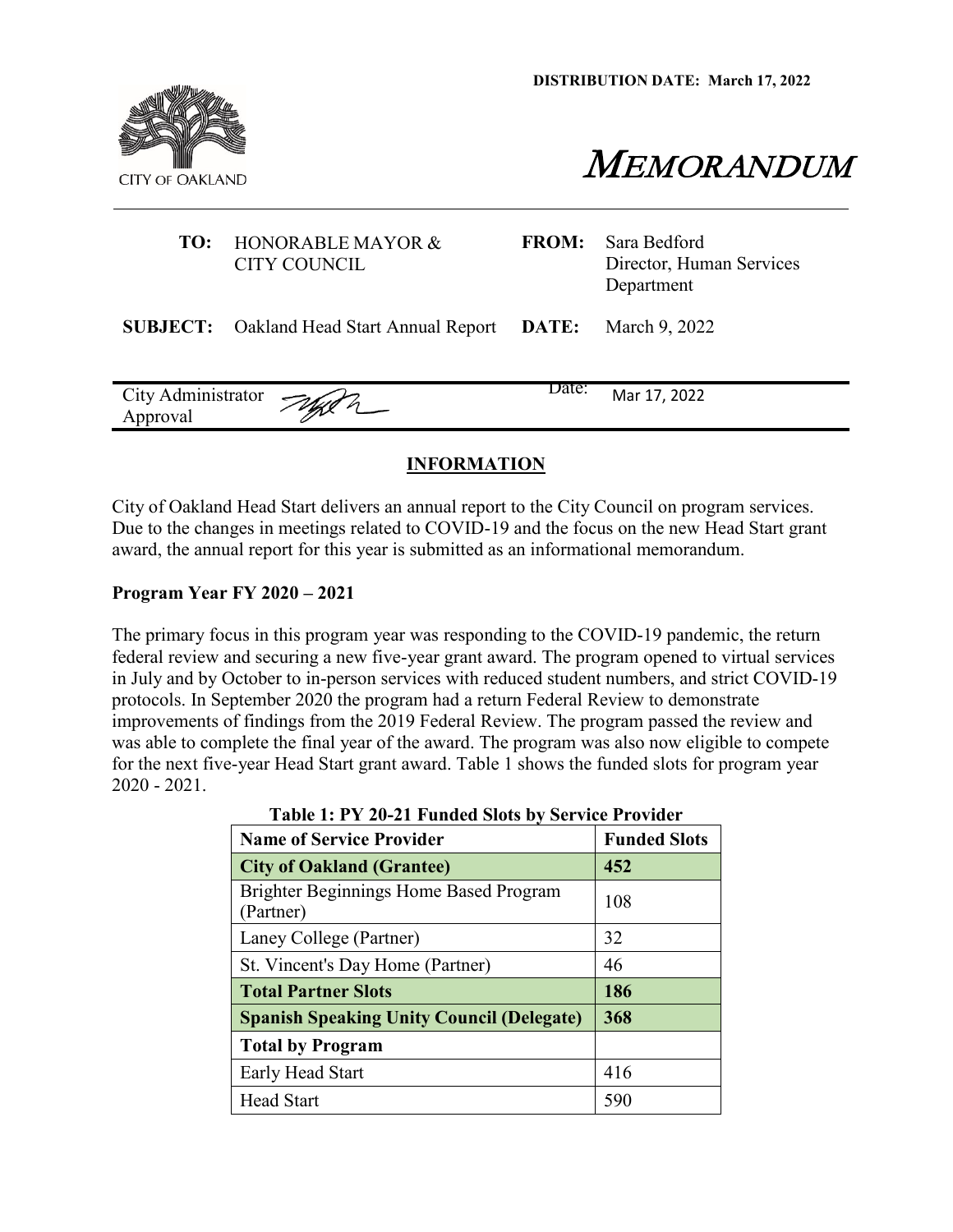# **Overall Grant Funded Total 1006**

# **COVID-19 Response**

City of Oakland Head Start began Program Year 2020-2021 virtually, moving to in-person services in the classroom in September. The program used guidance from local, state, and national public health agencies, the Office of Head Start, and our Health Services Advisory Board to create policies and procedures for COVID-19 mitigation that reflected the best evidence to date. Staff were trained in the policies and procedures prior to re-opening in person and trainings followed throughout the year. As they occurred, Oakland Head Start reported all COVID-19 cases to Alameda County Public Health Department and followed their guidance for closure, quarantine, and isolation of staff and children.

When the COVID-19 vaccine became available in early 2021, the Program supported teaching and other frontline staff to receive the vaccine quickly by offering documentation of their role (proof they were eligible to immediately receive the vaccine), and assistance finding and making appointments. The Program continued vaccine outreach efforts through education opportunities, one on one conversations with Head Start health staff and trusted members of the City of Oakland Head Start Health Services Advisory Committee. A series of vaccine clinics were first held for families and the community in June 2021 and have extended into 2022.

# **Head Start Grant Award FY 2021 - 2026**

Following a competitive application process, the new grant award was received starting July 1, 2021. The grant is awarded annually for a five-year period. The grant award is for \$12,252,694 to serve 622 children through a direct service and partner contract award. In September 2021, the City Council approved additional funding to reopen three sites, Arroyo Viejo, Tassafaronga, and Franklin Head Start to serve a further 52 slots for a total of 674 funded slots. Table 2 below shows the current grant funded slots.

| <b>Name of Service Provider</b>  | <b>Funded Slots</b> |
|----------------------------------|---------------------|
| <b>City of Oakland (Grantee)</b> | 365                 |
| Brookfield 9600                  | 32                  |
| Lion Creek Crossing              | 24                  |
| San Antonio CDC                  | 24                  |
| Sungate                          | 24                  |
| Manzanita                        | 16                  |
| Franklin (City Funded)           | 16                  |
| Tassafaronga (City Funded)       | 24                  |
| Mobile Classroom Program         | 24                  |
| 85th Avenue EHS                  | 34                  |

|  |  |  |  | Table 2: PY 2021-2022 Funded Slots by Service Provider |
|--|--|--|--|--------------------------------------------------------|
|--|--|--|--|--------------------------------------------------------|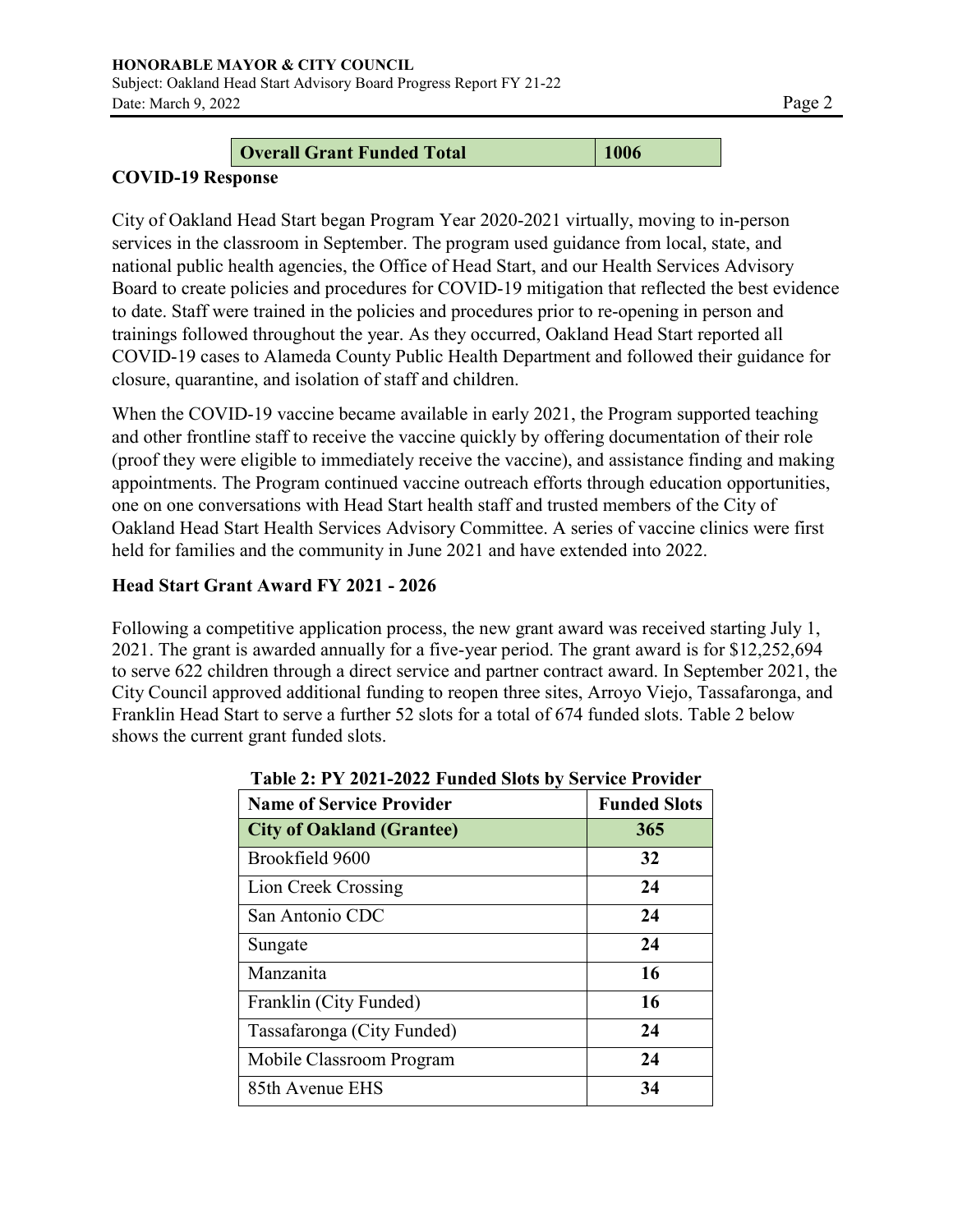| <b>Name of Service Provider</b>                                   | <b>Funded Slots</b> |
|-------------------------------------------------------------------|---------------------|
| Arroyo Viejo (City Funded)                                        | 12                  |
| Broadway                                                          | 24                  |
| Home-Based Program                                                | 59                  |
| Home Based - Pregnant Mothers                                     | 10                  |
| San Antonio Park                                                  | 18                  |
| <b>West Grand</b>                                                 | 24                  |
| <b>Grantee HS Total</b>                                           | 144                 |
| <b>Grantee EHS Totals</b>                                         | 169                 |
| <b>City Funded HS/EHS Total</b>                                   | 52                  |
| Bananas Family Child Care (Partner)                               | 59                  |
| Brighter Beginnings Home Based Program<br>(Partner)               | 100                 |
| <b>Brighter Beginnings Pregnant Families</b><br>Program (Partner) | 20                  |
| Peralta College - Laney and Merritt Child<br>Centers (Partner)    | 52                  |
| St. Vincent Day Home (Partner)                                    | 46                  |
| <b>Partners Total Funded Slots</b>                                | 277                 |
| <b>Total By Program</b>                                           |                     |
| Head Start (HS)                                                   | 292                 |
| Early Head Start (EHS)                                            | 330                 |
| <b>Overall Program Slots</b>                                      | 674                 |

# **Program Implementation**

The Home-Based Program began services on July 26, 2021, and the Center Based Program began services September 1, 2021. The program delivered a two-week pre-service training period with staff that included COVID-19 protocol trainings for staff and families. The three sites supported by Council Resolution were opened in November 2021. Table 3 below shows the current progress with meeting Head Start Performance Standards up to January 2022, including partners, who serve up to 277 children. Partners receive close support from City of Oakland and the Family Services, Health, Mental Health and Disabilities, and Governance components are provided by City of Oakland Head Start staff.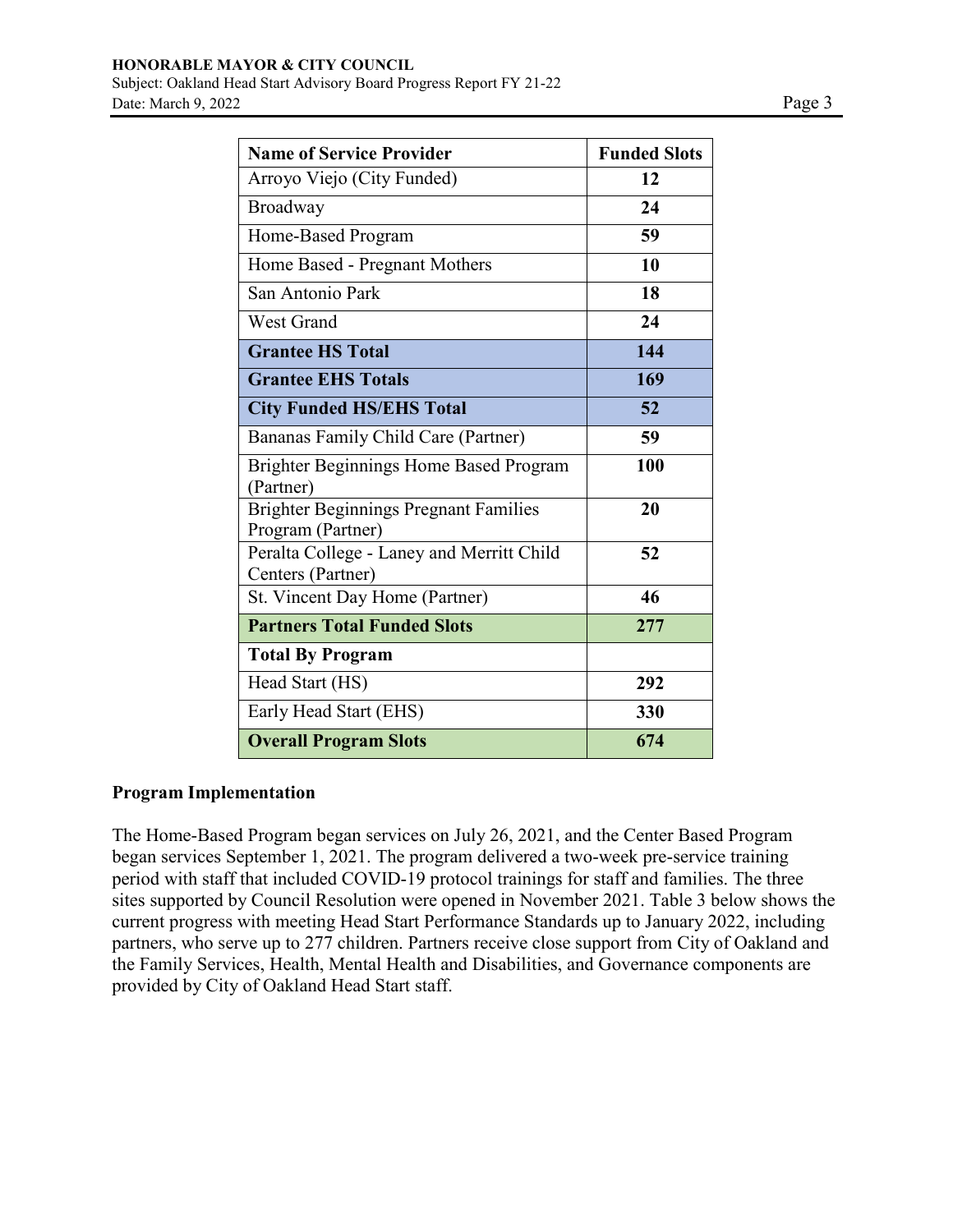|                                                         | <b>Head Start</b> | Early Head     |                      |
|---------------------------------------------------------|-------------------|----------------|----------------------|
|                                                         |                   | <b>Start</b>   | <b>Current Total</b> |
|                                                         | 202/332           | 226/342        | 428/674              |
| Enrollment/Funded (No.)                                 |                   |                |                      |
| Enrollment/Funded (%)                                   | (61%)             | (66%)          | (63%)                |
| Daily attendance                                        | 66%               | 58%            | 63%                  |
|                                                         |                   |                |                      |
| <b>Medical Home</b>                                     | 97%               | 99%            | 98%                  |
| Health Insurance                                        | 93%               | 92%            | 92%                  |
| Current Physical exam/Well-baby check                   | 87%               | 59%            | 73%                  |
| Updated immunizations                                   | 100%              | 95%            | 98%                  |
| <b>Hearing Screening</b>                                | 90%               | 91%            | 90%                  |
| Vision Screening                                        | 90%               | 90%            | 90%                  |
| Growth Screening                                        | 85%               | 88%            | 87%                  |
| Dental Home                                             | 89%               | 93%            | 91%                  |
| <b>Current Dental Exam</b>                              | 74%               | 73%            | 73%                  |
| <b>Nutrition Screening</b>                              | 95%               | 92%            | 93%                  |
|                                                         |                   |                |                      |
| Developmental Screening (ASQ)                           | 97%               | 99%            | 98%                  |
| Concerns Identified following ASQ Screening             | 42%               | 33%            | 37%                  |
| Behavioral Screening - (ASQ-SE)                         | 97%               | 99%            | 98%                  |
| Concern Identified following ASQ-SE Screening           | 23%               | 18%            | 20%                  |
| 1 <sup>st</sup> Individualized Curriculum (DRDP)        | 93%               | 95%            | 94%                  |
| Initial Parent/Teacher Conference (IDP)                 | 92%               | 89%            | 91%                  |
| <b>Initial Home Visits</b>                              | 99%               | 95%            | 98%                  |
| 1 <sup>st</sup> Family Outcomes Assessment              | 96%               | 96%            | 96%                  |
|                                                         |                   |                |                      |
| Referrals to the Regional Center of the East Bay (RCEB) | $\overline{n/a}$  | $\overline{4}$ | 4                    |
| Referrals to OUSD Center for Exceptional Children       | 16                | n/a            | 16                   |
| Individualized family service plan (IFSP)               | 1                 | 16             | 17                   |
| Individualized education plan (IEP)                     | 19                | n/a            | 19                   |
| Children enrolled with IFSP or IEP                      | 20                | 16             | 8.9%                 |

## **Table 3: January 2022 Head Start Program Performance Standard Measures**

Participant recruitment and the application review processes occur year-round. The program had to pause enrolling new children into the program due to the COVID-19 surge that led to repeated site closures and staff quarantines. As the surge subsides the program has begun to enroll additional children in the Early Head Start / Head Start program.

Oakland Head Start continues to support families to attend well-child and dental visits. Community resources are overwhelmed, but the program collaborates with the Alameda County Department of Public Health - Office of Dental Health, Lifelong Medical Care, and Native American Health Center to offer dental education, supplies and plan on-site screenings as COVID-19 staffing impacts allow. While the community-based dental services have suspended on-site screenings for children, they will resume once the COVID-19 rates decrease. Oakland Head Start partners with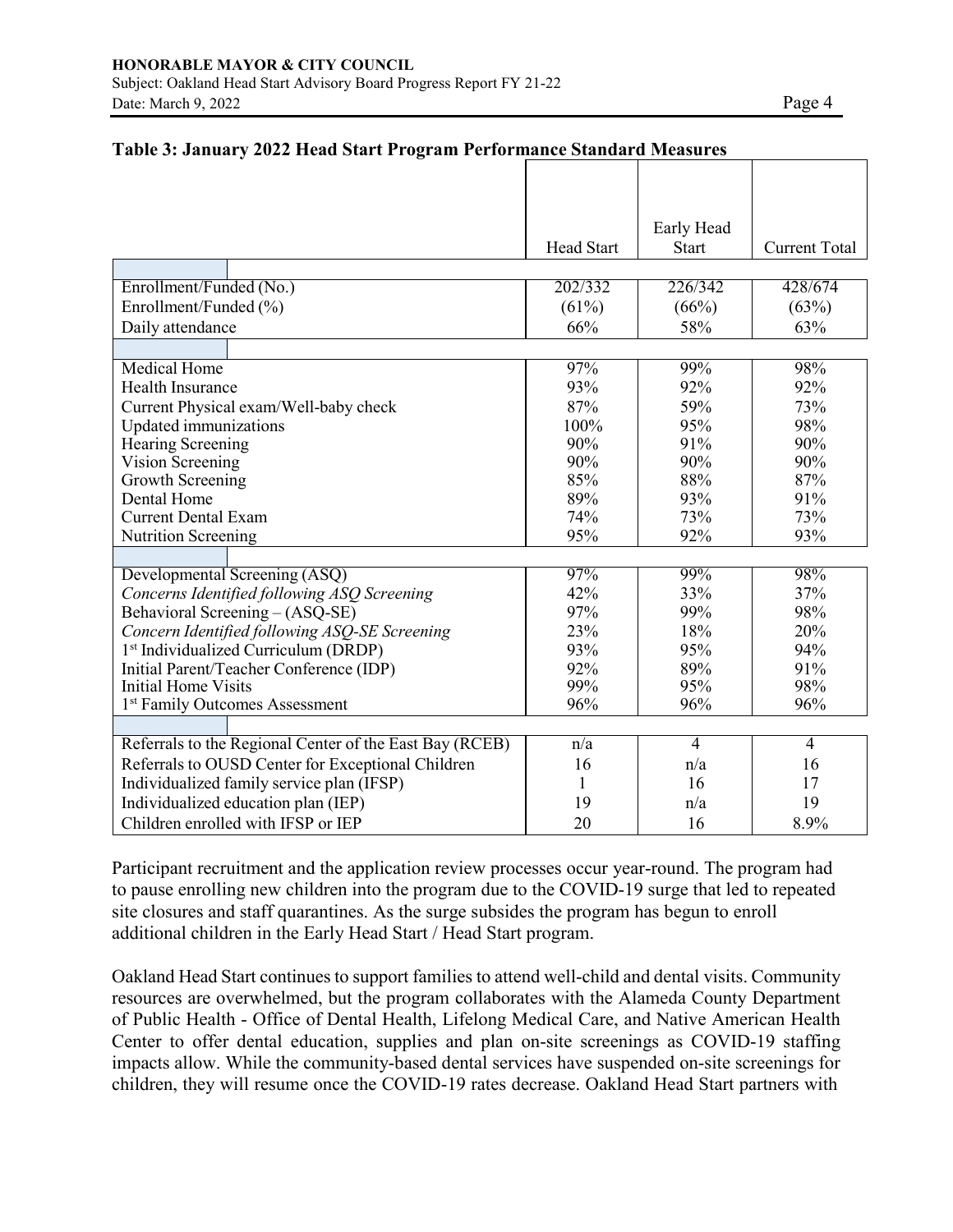Samuel Merritt Nursing students to work with each family and provide information about COVID-19 including the vaccine. The percentage of children who are up to date on medical exams is 73%, reflecting the challenge of helping families, particularly those in Early Head Start, make and keep appointments during COVID. However, this number also reflects the successful efforts of staff to connect children to care, as it is higher than past years.

## **Mental Health**

Mental Health consultant contracts are in place, however there are a shortage of consultants in this program year. Program staff determine where needs are the highest and request interim temporary coverage or internal referrals (including developmental consultants) where possible. The program is releasing a request for proposals (RFP) to identify additional mental health consultants to work with the program in the next year.

## **Disabilities**

Program staff collaborate with families to complete and submit referrals to both the Oakland Unified School District (OUSD) and Regional Center of the East Bay. Site Based "Multi-Disciplinary Success Teams" (MDST), meet to work on individual cases that have concerns identified through the developmental and behavioral screenings. They develop specific supports, classroom activities and mental health consultant observations while working closely with the family. As of January 31, 2022, there were 18 referrals in process.

## **Family Services**

Transition from Head Start into Transitional Kindergarten and Kindergarten is a key role of family services. Program staff work with families on transition plans, support enrollment applications and partner with Oakland Unified School District's (OUSD) transition team to help families with a smooth transition into the OUSD program.

The Family Outcomes Assessment conducted three times a year, determined that the top two needs reported by families are now housing and employment. Family services works to identify families who are currently homeless or at-risk of homelessness and provides them resources to obtain stable housing. Program staff host workshops for families such as Oakland Private Industry Council (OPIC) on Employment Opportunities and Brilliant Babies for Financial Literacy. The technology lending library program continues to provide families with a laptop, hotspot, and technical support as needed.

All families received special holiday help including food boxes and groceries in November and toys as part of the toy drive that happens annually in December. Staff also continue to support families with diaper and COVID personal protective equipment (PPE) distribution. In April 2022, during the annual Week of the Young Child (WOYC), the in-person fieldtrip to Fairyland will return.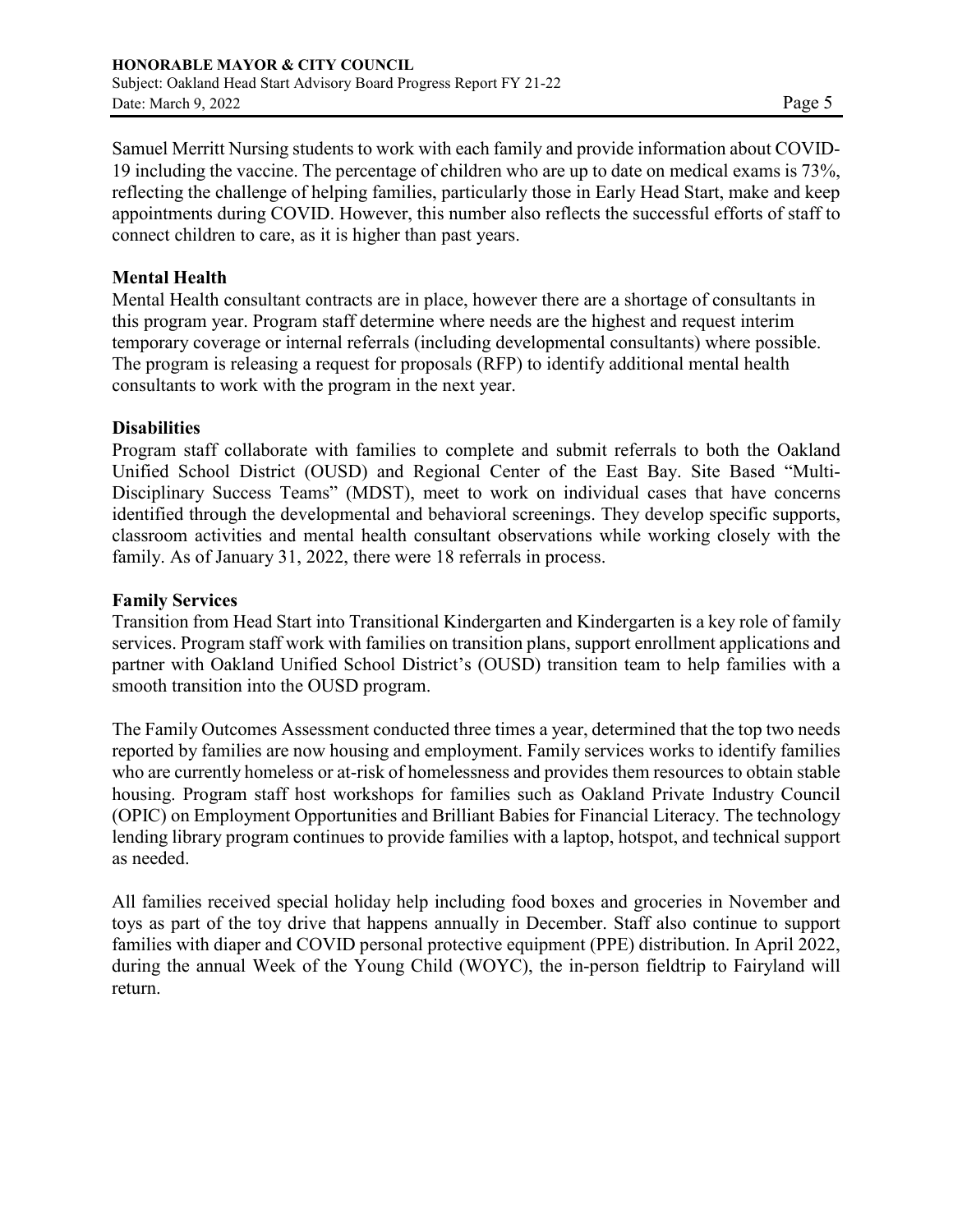#### **New Program Options**

#### *Family Child Care (FCC) Program*

The City of Oakland Head Start grant now includes a new Head Start family child care (FCC) component in the grant award. A licensed family child care home refers to childcare in an individual's private home; they can vary greatly in size from a few children to up to 14 children. This program option provides a smaller, more home-like setting for childcare which is often preferred by families, especially those with younger children. Family childcare homes are small businesses, typically led by women of color. During COVID-19 these businesses have been severely impacted, leading to closures. This partnership helps stabilize these critical services. City of Oakland is partnering with Bananas Resource & Referral Agency in the development of this program which is called Tiny Steps Family Child Care Program. Bananas will be responsible for identifying, contracting, training, and providing the Head Start educational oversight for each Family Child Care partner, with Oakland Head Start staff providing the rest of the comprehensive services that make up Head Start programming.

## *The City of Oakland Head Start Mobile Classroom*

The Mobile Classroom is an innovative endeavor for the Oakland Head Start/Early Head Start program. The program is customizing a recreational vehicle (RV) to serve as a modified classroom. The Mobile Classroom will address and meet the developmental, educational, and support needs of families with children, birth to age 5, who are living in Oakland and experiencing homelessness.

The Oakland Head Start/Early Head Start program will work in collaboration with the Human Services Department's Coordinated Entry Program, *Family Front Door*, to conduct outreach and recruitment for the mobile classroom.

Home visitor staff will lead the mobile classroom implementation and provide one-on-one early care and education services that would normally be provided for families in the home. The mobile classroom will operate on a schedule and be parked at specific, safe, and easily accessible locations on different days of the week. As families transition to a stable home environment, the Head Start staff will remain with the family until they are able to transition to traditional program options of a classroom or home base programs. Renovations of the vehicle are underway, and we expect to receive the completed vehicle in April 2022.

#### **Human Resources and Professional Development**

The reduced new grant award had significant impacts to personnel. Between retirements, promotions, and resignations, several due to COVID-19, the program lost 15 staff. City Council passed resolutions in September and December to reopen 3 sites and to retain all filled staff positions to support the program and deliver high quality services to Oakland families. The report outlining the funding for these positions will be presented to Council in March.

While nine positions have been filled, the program is still understaffed and has 33 vacancies remaining. The current vacancies are primarily for on-site and direct service positions, and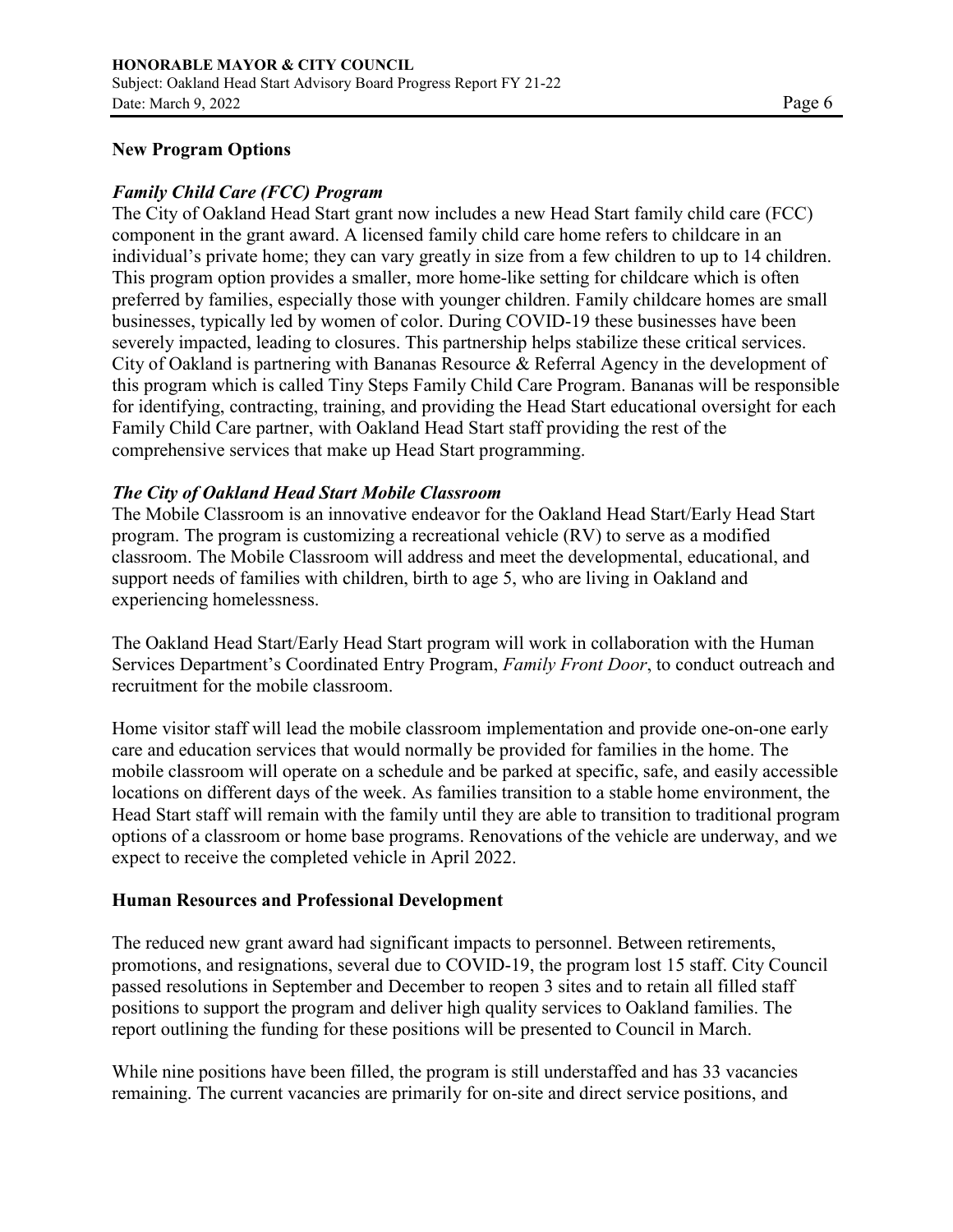include Associate Instructors, Assistant Instructors, Family Services Specialists, Early Learning Specialists, Coaches, and Drivers. Human Services Department is working closely with Human Resources and the unions to create job specifications and recruit new staff.

# *Training and Professional Development*

The City of Oakland Head Start Program has conducted significant training and professional development this year. The year began with a 2-week pre-service training ahead of the start of the school year. Approximately 20 teachers are currently participating in a yearlong training with The Center on Social and Emotional Foundations for Early Learning (CSEFEL) focused on promoting the social and emotional development and school readiness of young children birth to age 5. The program has also offered pediatric CPR and first aid for staff to have up to date certificates. Training has also been provided on child assessment and screening tools, as well as the programs three data base systems: Child Plus, Learning Genie and ASQ Online.

## **Program Governance**

The City of Oakland Head Start Parent Policy Council and Advisory Board decision-making is critical to the program's design, oversight, monitoring, and implementation. The Parent Policy Council is comprised of Oakland Head Start parents elected to the Parent Policy Council by the individual Parent Committee at each site, to serve as the Parent Policy Council Representative. The Head Start Advisory Board is comprised of up to 9 members. Key program decisions are reviewed and approved by the Parent Policy Council, who then submits their recommended approvals to the Advisory Board, for final approval. The Parent Policy Council consists of representation from program and partner sites. The Advisory Board currently has 7 active members. The program is currently recruiting to fill the remaining Advisory Board seats. The Advisory Board and Parent Policy Council meet monthly with translation available in Spanish and Cantonese, receiving program updates, monthly program and fiscal reports.

# **COVID-19 Response**

The program reviewed its COVID-19 protocols and procedures prior to the start of the 2021- 2022 program year. Updates were made to reflect the latest information available on COVID-19 in early care and education settings. Staff were trained on updated protocols during the two-week pre-service. Training included sessions with local experts from Children's Hospital and the Office of Head Start.

In August 2021 and on an ongoing basis, staff trained and enrolled in a rapid testing program made available by the California Department of Public Health. This program allows staff to test themselves for COVID-19 up to five days a week at their site. As a result of the City of Oakland COVID-19 Vaccine Mandate and Office of Head Start Mandate (effective January 31, 2022) all current Head Start employees are vaccinated against COVID-19.

In December 2021, the Office of Head Start released its Interim Final Rule on the use of masks and COVID-19 vaccine mandate. As a result, Oakland Head Start is required to and continues to require mask use for all those aged two years and older in our program. The Program continues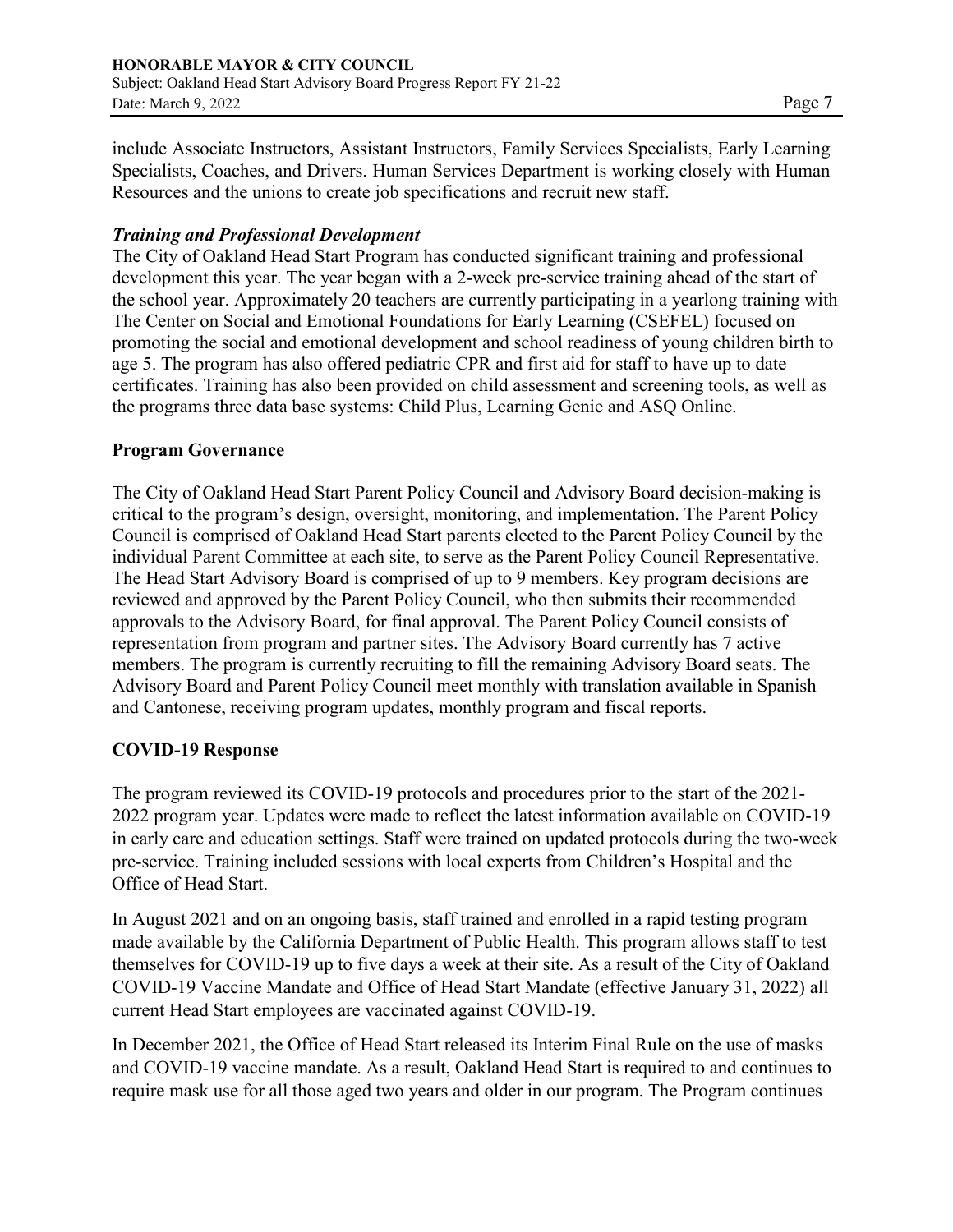to report cases to Alameda County Health Department as they occur and follows guidance regarding closures, quarantine, and isolation of staff and children.

Head Start continues to connect families to services to help manage the impacts of COVID-19 by distributing PPE, rapid tests, assisting with applications for financial assistance, and providing ongoing education opportunities. Through a partnership with Samuel Merritt nursing students, we are currently surveying families to ensure the entire family is connected to medical insurance and a doctor so that the entire family has access to trusted sources of information regarding the COVID-19 vaccine.

In anticipation of the approval of a vaccine for children under the age of five, the Spring Health Services Advisory Committee will focus on the development of the vaccine to give staff and families information on its safety. The program will focus on outreach and vaccine clinics when the vaccine is finally approved for this age group.

While the Omicron variant caused nine closures in January 2022 alone, classroom efforts to minimize the spread of COVID-19 are highly effective and there has not been spread in our classroom setting.

## **Priorities for Remaining Program Year**

#### *Strategic Planning*

As part of the five-year grant, the Program will work with staff, the Parent Policy Council and Advisory Board to develop program goals and objectives. The program is developing a continuation application to receive funding for program year 2022 – 2023. The Program will also complete our annual review and update of selection criteria to allow for key priorities to inform participant selection and enrollment based on the updated community assessment. The Selection Criteria is set to be approved by the program's Parent Policy Council, and the Head Start Advisory Board in March 2022.

# *Facilities Updates*

The new Home-Based Program Site and Family Resource Center, funded by the Council Resolution, will formally open in April 2022. Program staff are working on setting up the lease agreement, maintenance, and supplies purchases for the new site on International Boulevard. In partnership with Allen Temple Church, Program staff are working to convert the 85<sup>th</sup> Avenue site into an Infant, Toddler and Preschool site so that families can remain at one location for the duration of their time with Head Start.